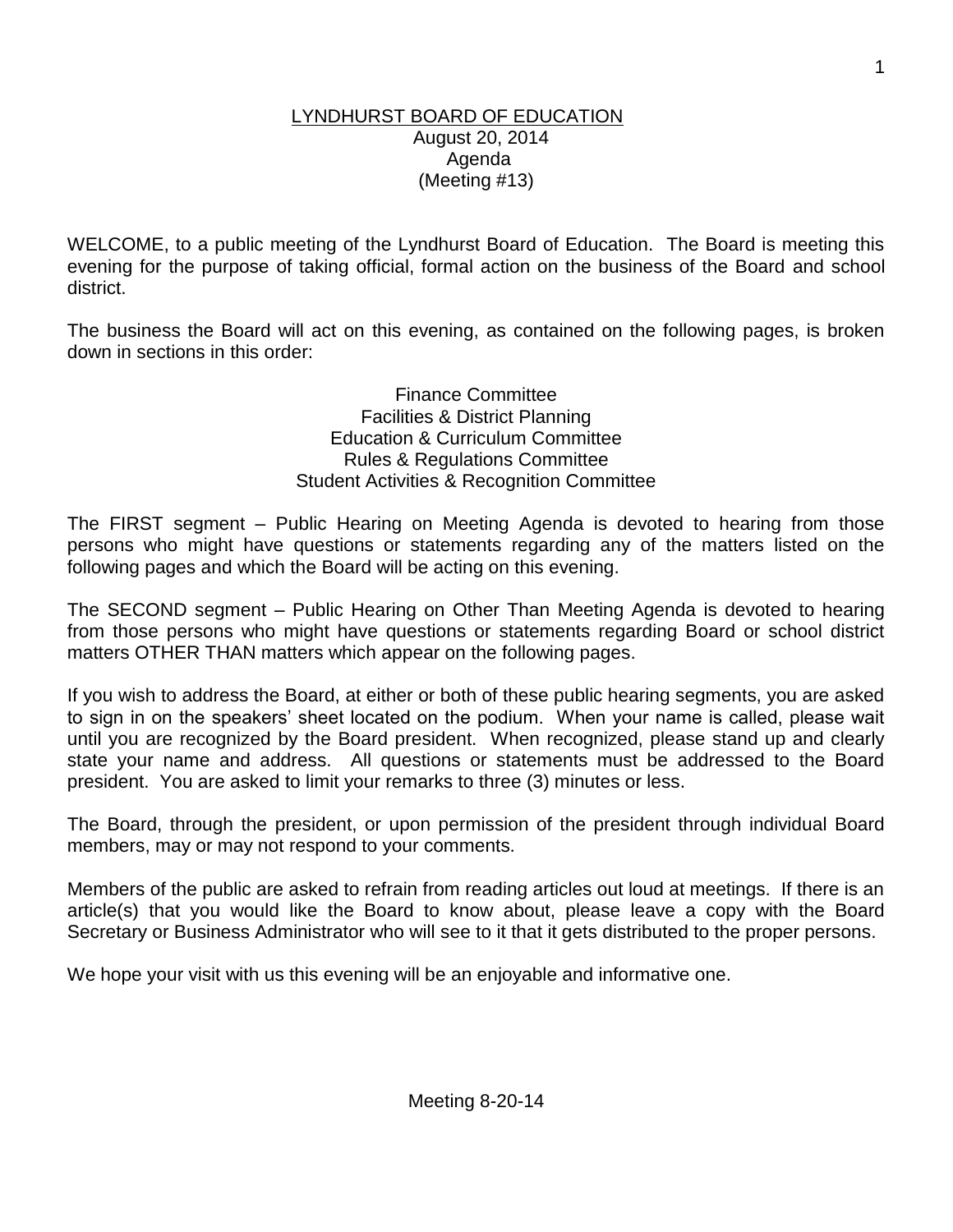## AGENDA

- 1. CALL TO ORDER
- 2. SALUTE TO FLAG
- 3. ROLL CALL
- 4. PRESIDING OFFICER'S MEETING NOTICE STATEMENT
- 5. APPROVAL OF MINUTES Meeting #11, June 30, 2014 & Meeting #12, July 21, 2014
- 6. PUBLIC HEARING ON MEETING AGENDA
- 7. BOARD DISCUSSION & FORMAL BUSINESS AGENDA
- 8. UNFINISHED BUSINESS
- 9. NEW BUSINESS
- 10. SUPERINTENDENT'S REPORT
- 11. PUBLIC HEARING ON OTHER THAN MEETING AGENDA
- 12. ADJOURNMENT

# TABLE OF CONTENTS

| <b>Finance Committee</b>                              | Page 3  |
|-------------------------------------------------------|---------|
| <b>Facilities &amp; District Planning</b>             | Page 5  |
| <b>Education &amp; Curriculum Committee</b>           | Page 6  |
| <b>Rules &amp; Regulations Committee</b>              | Page 8  |
| <b>Student Activities &amp; Recognition Committee</b> | Page 10 |

PLEASE NOTE: It may be necessary, from time to time, to remove or make changes in a motion(s) between the time this agenda is prepared and when the Board takes action.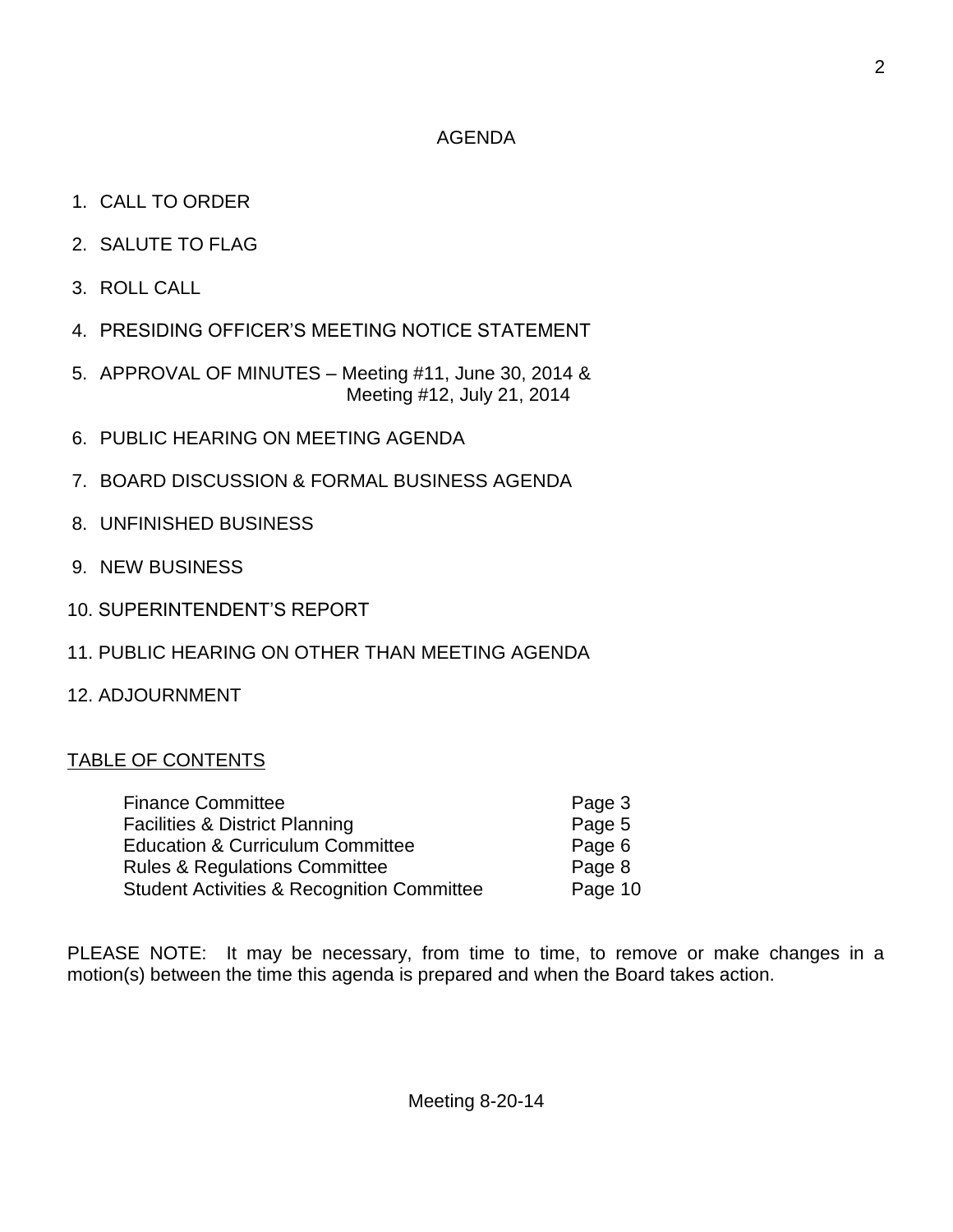Finance Committee: Thomas DiMascio, chairperson Stephen Vendola Ronald Szwec

Any Board member who takes exception to any of the following listed actions under the category of Finance may so indicate now and a separate motion for each of the excepted actions will be entertained.

Motion made by second by that the following Finance actions of the Board numbered through exception actions be adopted.

Roll Call For:

- 1. BE IT RESOLVED, by the Lyndhurst Board of Education that it has received and accepts the financial reports of the Secretary and Treasurer of School Monies for the month ended July 31, 2014 and certifies that the reports indicate that no major account or fund is over expended in violation of NJAC 6A:23-2.11(a) and that sufficient funds are available to meet the district's financial obligations for the remainder of the school year. A copy of the certification shall be included in the minutes.
- 2. BE IT RESOLVED, that the payroll for the month ended July 31, 2014 be and the same is hereby approved and ordered paid:

| Payroll                         | July 15, 2014 | \$238,476.25 |
|---------------------------------|---------------|--------------|
| <b>Accounts Payable Payroll</b> | July 15, 2014 | \$42,107.38  |
| Payroll                         | July 30, 2014 | \$217,908.77 |
| <b>Accounts Payable Payroll</b> | July 30, 2014 | 1,291.00     |

3. BE IT RESOLVED, that the attached list of supplies received and services rendered to the Board of Education of the Township of Lyndhurst, County of Bergen, for the month ended August 20, 2014 be and the same are hereby approved and ordered paid:

| Current Expense (Fund 11)  | \$1,727,937.36   |  |
|----------------------------|------------------|--|
| Capital Outlay (Fund 12)   | \$<br>350,000.00 |  |
| Accounts Payable (Fund 11) | \$<br>261,674.03 |  |
| Accounts Payable (Fund 20) | \$<br>53,920.88  |  |
| Debt Service (Fund 40)     | \$<br>421,120.00 |  |
| Total                      | \$2,814,652.27   |  |
| <b>General Ledger</b>      | \$<br>70,334.92  |  |

Meeting 8-20-14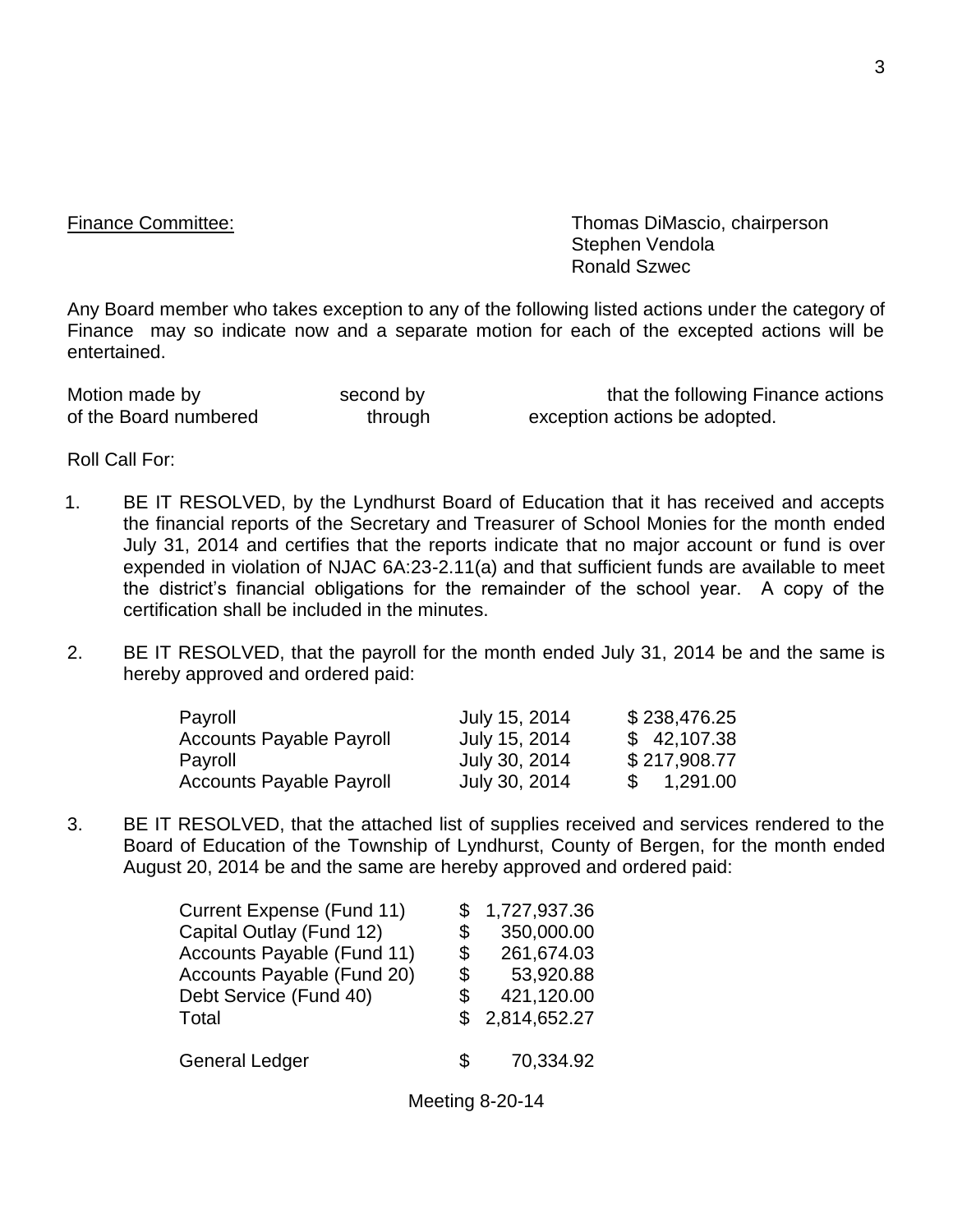4. BE IT RESOLVED, that cafeteria services rendered to the Board of Education of the township of Lyndhurst, County of Bergen, for the Month of July 31, 2014, be and the same are hereby approved and ordered paid:

| Payroll/Payroll Taxes | \$2,529.98  |
|-----------------------|-------------|
| <b>Services</b>       | \$91,586.19 |

- 5. BE IT RESOLVED, that the Lyndhurst Board of Education approve the attached transfers for the month of July 2014.
- 6. BE IT RESOLVED, that the Lyndhurst Board of Education accept \$30,542.00 in 2014-2015 Non-Public Nursing Services Aid for Sacred Heart School.
- 7. BE IT RESOLVED, that the Lyndhurst Board of Education accept \$19,185.00 in 2014-2015 Non-Public Textbook Aid for Sacred Heart School.
- 8. BE IT RESOLVED, that the Lyndhurst Board of Education accept \$10,304.00 in 2014-2015 Non-Public Technology Aid for Sacred Heart School.
- 9. BE IT RESOLVED, that the Lyndhurst Board of Education accept an award of \$187,601.00 in Extraordinary Aid from the State of New Jersey for the 2013-2014 school year.
- 10. BE IT RESOLVED, that the Lyndhurst Board of Education enter into a contract with Bergen County Special Services School District for the provision of Hospital Instruction at a rate of \$60.00 per hour for the 2014-2015 school year for students who are confined during school hours for medical and/or rehabilitative care in one of the following institutions:

Bergen Regional Medical Center (Paramus)

11. BE IT RESOLVED, that the Lyndhurst Board of Education enter into a contract for services to non-public schools 192/193 for the 2014-2015 school year.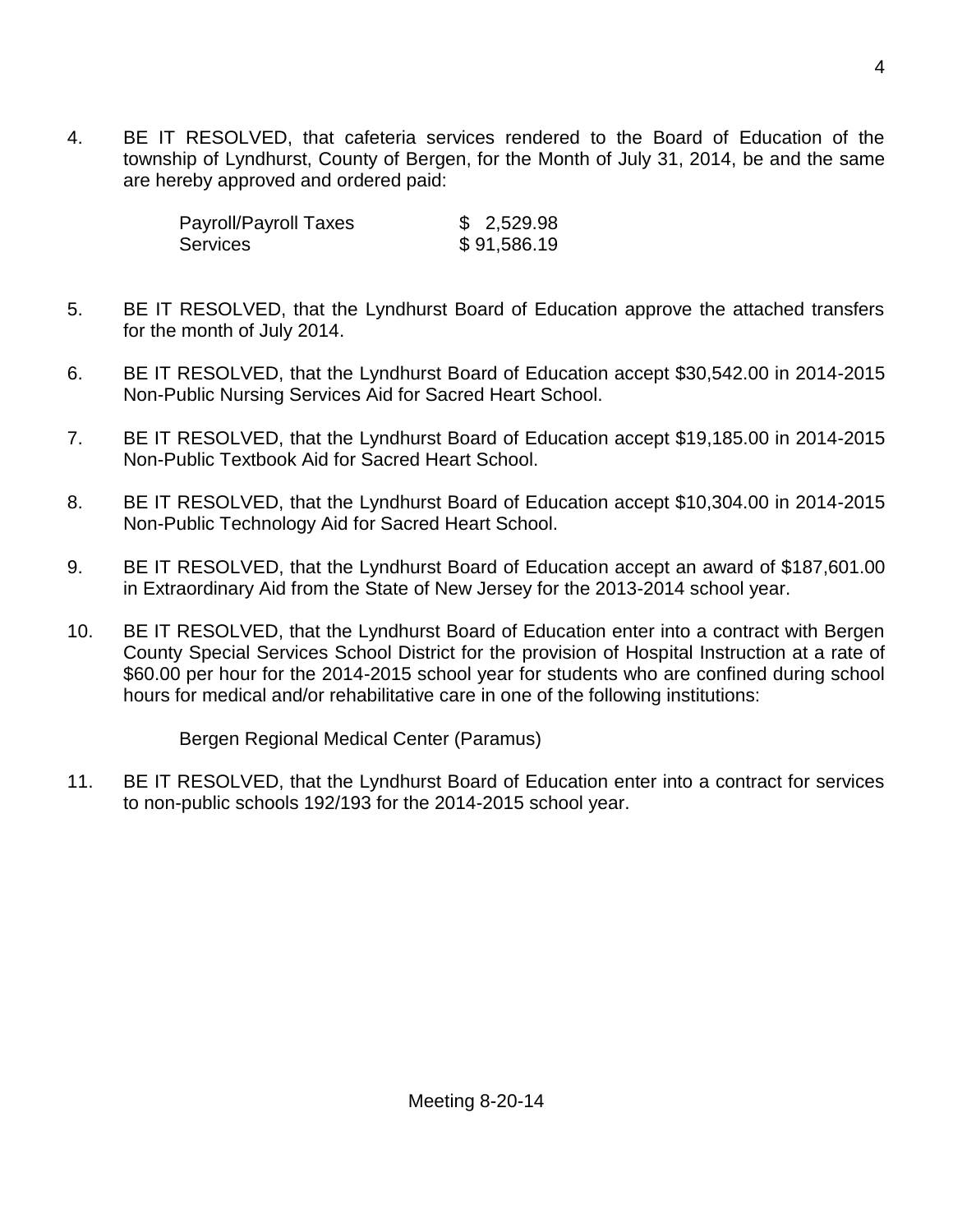Facilities & District Planning The Stephen Vendola, Chairman Ronald Grillo Ronald Szwec

Any Board member who takes exception to any of the following listed actions under the category of Facilities & District Planning Committee may so indicate now and a separate motion for each of the excepted actions will be entertained.

Motion made by Second by Second by that the following Facilities & District Planning actions of the Board numbered through exception actions be adopted.

1. BE IT RESOLVED, that the Lyndhurst Board of Education approve the application to the County Superintendent of Schools for approval of a temporary instructional space at 601 Riverside Avenue for the 2014-2015 school year.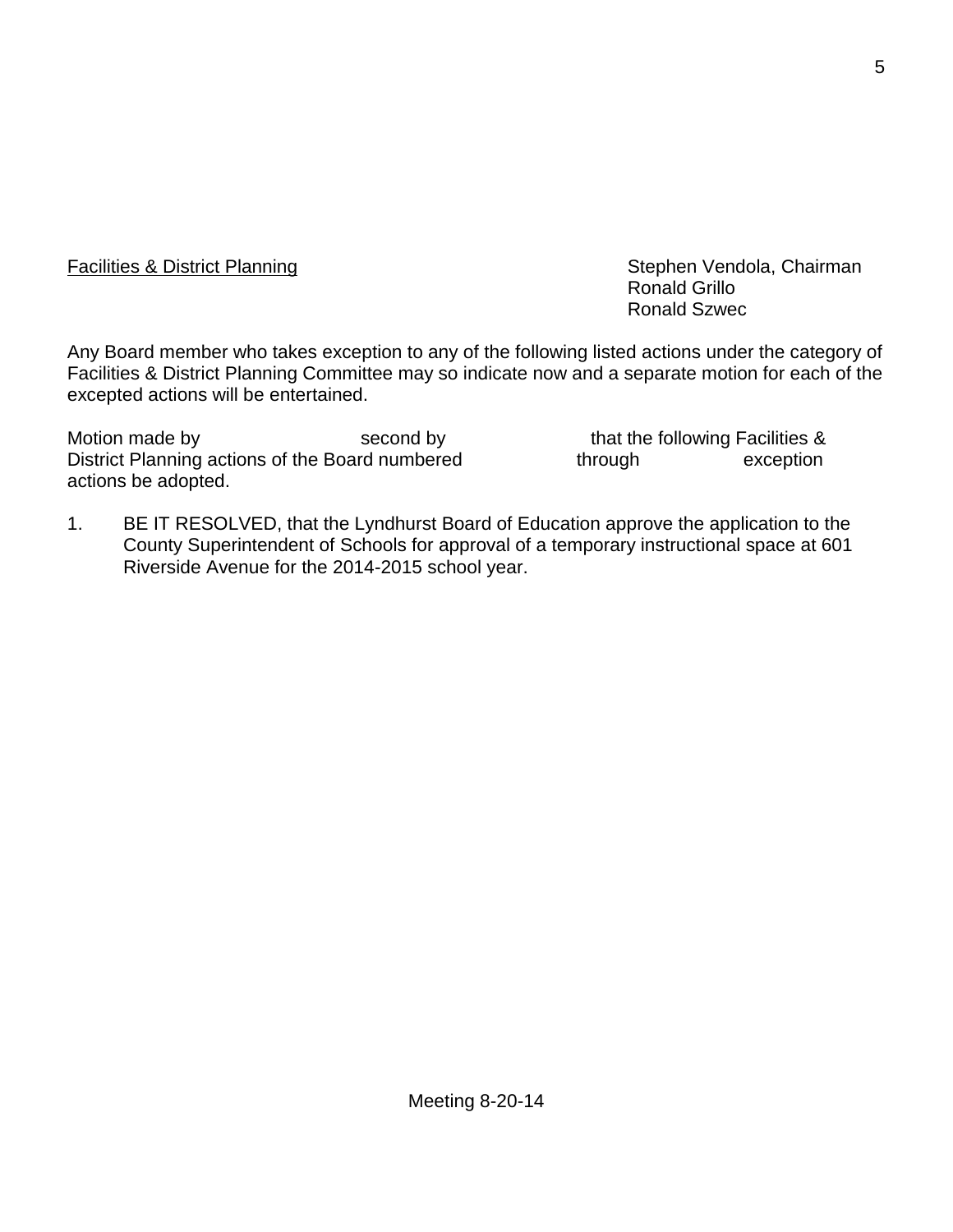## Education & Curriculum Committee: Josephine Malaniak, Chairperson

Susan Alcuri Joseph Abruscato

Any Board member who takes exception to any of the following listed actions under the category of Education & Curriculum Committee may so indicate now and a separate motion for each of the excepted actions will be entertained.

Roll Call For:

- 1. BE IT RESOLVED, that the Lyndhurst Board of Education approve the attached time schedule for the 2014-2015 school year.
- 2. BE IT RESOLVED, that the Lyndhurst Board of Education approve the Lyndhurst High School's Traumatic Loss Plan for the 2014-2015 school year.
- 3. BE IT RESOLVED, that the Lyndhurst Board of Education approve the Lyndhurst High School Handbook 2014-2015. Copy on file in the High School and Superintendent's Office.
- 4. BE IT RESOLVED, at the recommendation of Tracey L. Marinelli, Superintendent of Schools, that the Lyndhurst Board of Education enter into an agreement with Lincoln Tech for the 2014-2015 school year.
- 5. BE IT RESOLVED, that the Lyndhurst Board of Education approve a partnership with Capri Institute Cosmetology Training Centers, Inc. for the 2014-2015 school year.
- 6. BE IT RESOLVED, that the Lyndhurst Board of Education approve the College-High School Partnership Program with Bergen Community College for the 2014-2015 school year.
- 7. BE IT RESOLVED, that the Lyndhurst Board of Education approve the District Mentoring Plan for 2014-2015.
- 8. BE IT RESOLVED, that the Lyndhurst Board of Education approve our Standard Psychiatric Packet.
- 9. BE IT RESOLVED, that the Lyndhurst Board of Education approve the updated Lyndhurst High School Program of Studies for the 2014-2015 school year. Copy on file on the District's website under High School – Student Services – Program of Studies.
- 10. BE IT RESOLVED, that the Lyndhurst Board of Education approve the HIB Self-Assessment Scores.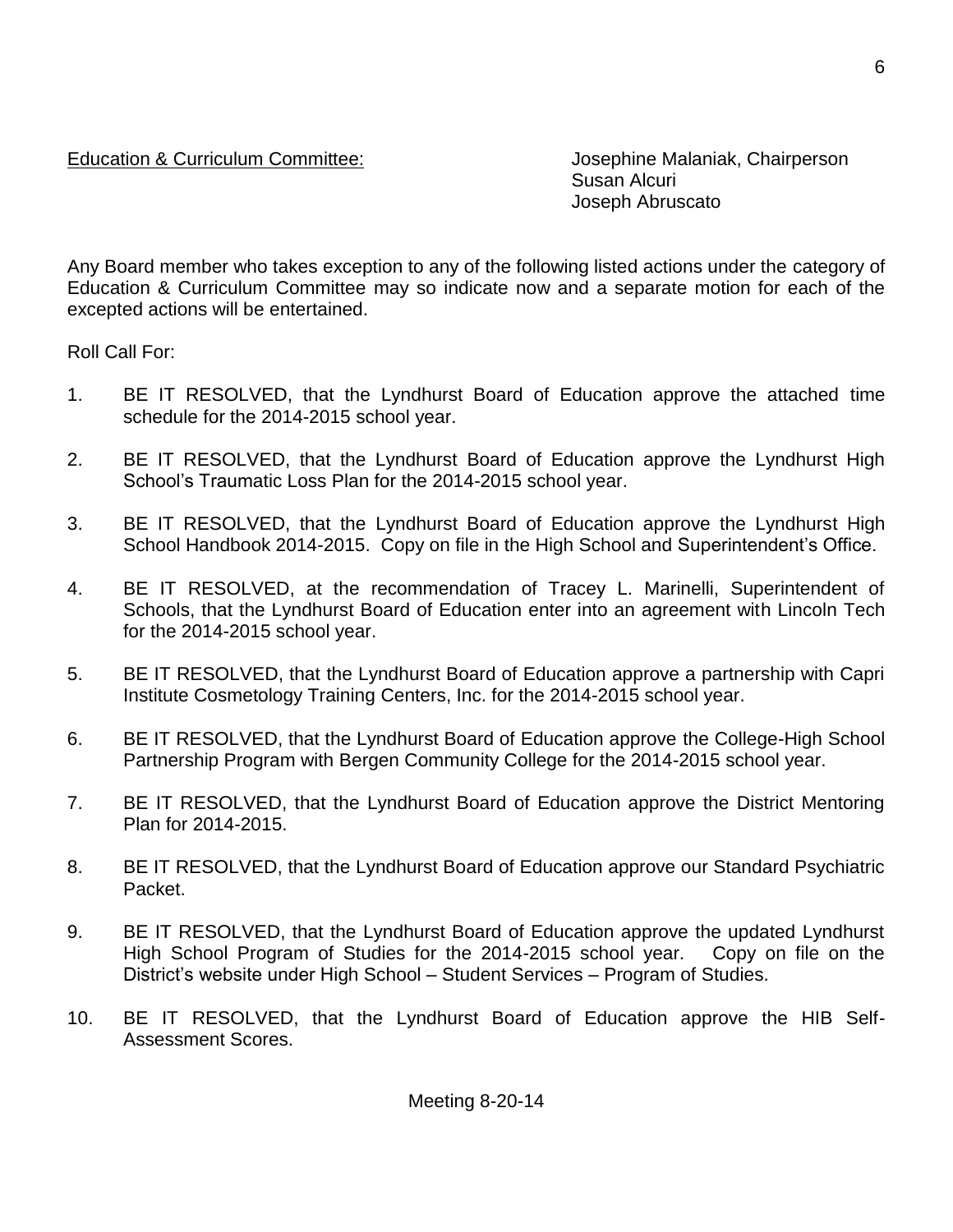- 11. BE IT RESOLVED, that the Lyndhurst Board of Education approve the Lighthouse Campus Curriculum.
- 12. BE IT RESOLVED, that the Lyndhurst Board of Education approve On-line Staff Development Modules for the following:

HIB Child Abuse Suicide Bloodborne Pathogens Asthma/Allergic Reactions Affirmative Action

13. BE IT RESOLVED, that the Lyndhurst Board of Education approve the following course name changes:

From To C.O.R.E. Information Technology HSPA Math Skills Math Lab 9-11 Computer Illustrations **Digital Design**<br>
HSPA SE 11 11 HSPA SE 11 Perspectives in Drawing **Drafting: Architecture** Mathematics IV College Math

- 14. BE IT RESOLVED, that the Lyndhurst Board of Education approve the elimination of Community Service as a graduation requirement.
- 15. BE IT RESOLVED, that the Lyndhurst Board of Education approve the Emergency Action Plan for Sudden Cardiac Arrest.
- 16. BE IT RESOLVED, that the Lyndhurst Board of Education has received from the New Jersey Department of Education's approval of the district's 2014-2015 Bilingual Program Waiver request.
- 17. BE IT RESOLVED, that the Lyndhurst Board of Education has received from the New Jersey Department of Education's Office of Supplemental Education Programs approval of the district's 2014-2017 Bilingual/ESL/ELS Three-Year Plan.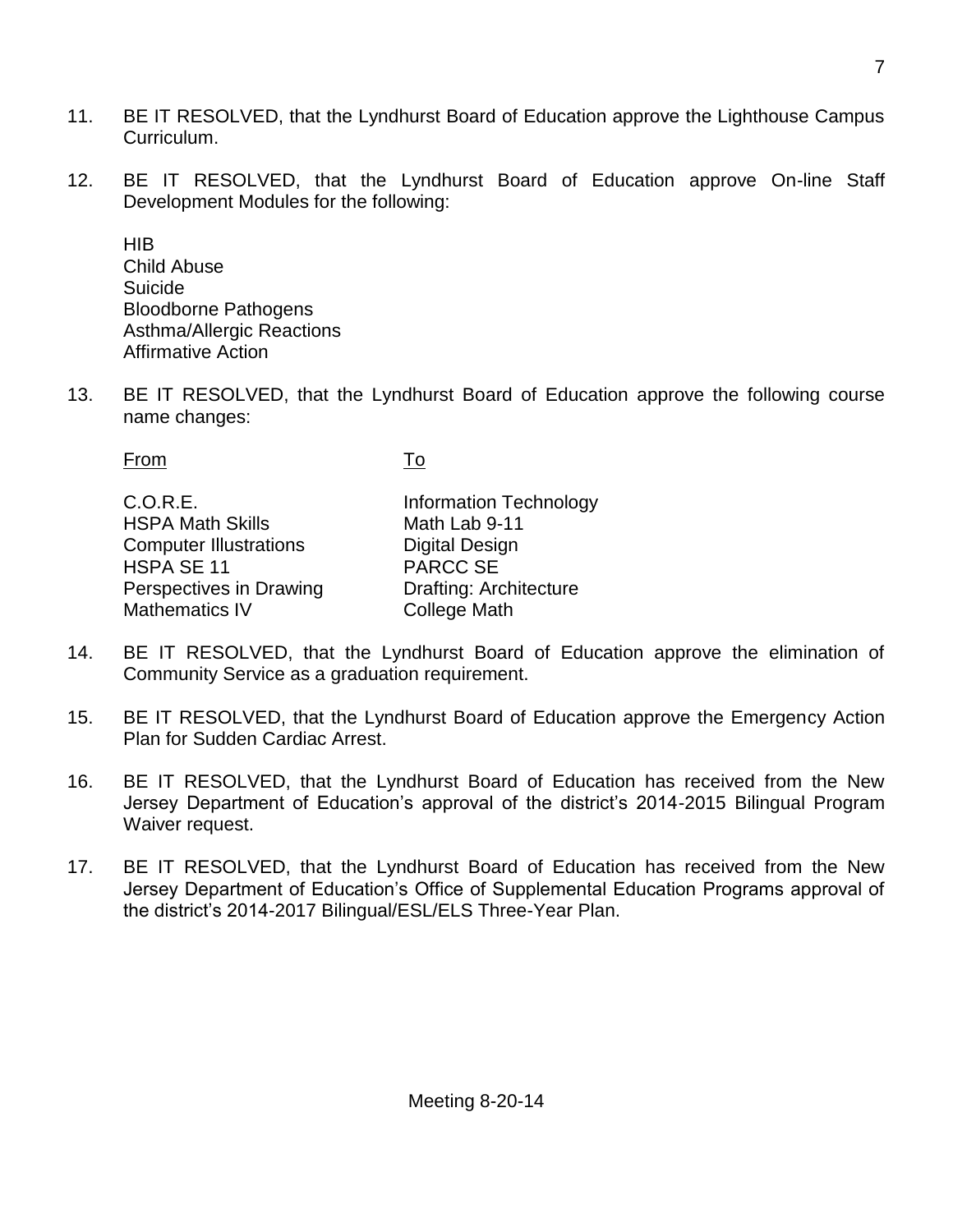Meeting 8-20-14

Rules & Regulations Committee: Joseph Abruscato, Chairperson Stephen Vendola Sheri Jarvis

Any Board member who takes exception to any of the following listed actions under the category of Rules & Regulations may so indicate now and a separate motion for each of the excepted actions will be entertained.

Motion made by execond by second by that the following Rules &<br>Regulations actions of the Board numbered through exception actions be Regulations actions of the Board numbered through through exception actions be adopted.

Roll Call For:

- 1. BE IT RESOLVED, that the Lyndhurst Board of Education approve the 2<sup>nd</sup> Reading of the new Policy Manual inclusive of all By-Laws, Policies and Regulations.
- 2. BE IT RESOLVED, that the Lyndhurst Board of Education approve the following use of school facilities:

| <b>Organization</b>         | Place                                                       | <u>Time, Date, Purpose</u>                                                                                                         |
|-----------------------------|-------------------------------------------------------------|------------------------------------------------------------------------------------------------------------------------------------|
| <b>Lyndhurst Parks</b>      | <b>High School</b><br>Field                                 | $6:00 - 8:00$ p.m.<br>7/9/14<br>Softball                                                                                           |
| <b>Lyndhurst Boy Scouts</b> | High School<br>Parking Lot                                  | $9:00$ a.m. $-1:00$ p.m.<br>7/26/14<br>Car Wash                                                                                    |
| <b>Lyndhurst Parks</b>      | <b>High School</b><br>Football and<br><b>Practice Field</b> | 6:00 p.m. $-$ 9:30 p.m. Practice<br>$2:00$ p.m. $-10:00$ p.m. Games<br>$8/1/14 - 11/30/14$<br><b>Football Practice &amp; Games</b> |
| Jefferson/Columbus PTA      | High School<br>Media Room                                   | $7:00$ p.m. $-9:30$ p.m.<br>8/5/14<br><b>Executive Board Meeting</b>                                                               |
| LHS Class of 69 Reunion     | High School<br><b>Room 110</b>                              | 7:30 p.m. $-9:00$ p.m.<br>8/5/14<br><b>Committee Meeting</b>                                                                       |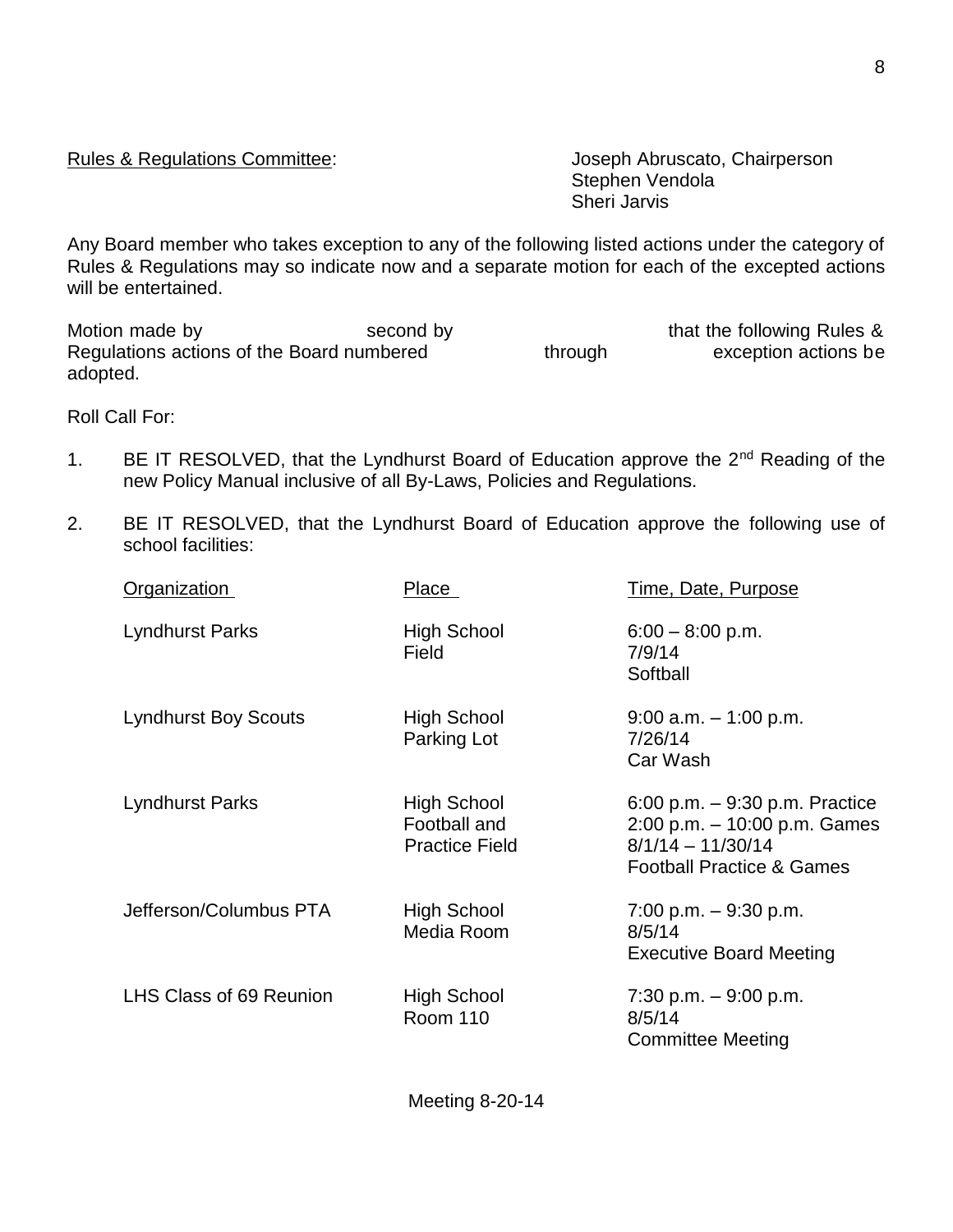| <b>PTSA Student Loan Committee</b> | <b>High School</b><br><b>Main Office</b><br><b>Conference Room</b> | $2:00$ p.m. $-3:00$ p.m.<br>8/26/14<br>Committee Meeting1p--00                   |
|------------------------------------|--------------------------------------------------------------------|----------------------------------------------------------------------------------|
| LHS PTSA                           | <b>High School</b><br>Auditorium                                   | 6:30 p.m. $-$ 10:00 p.m.<br>9/30/14<br><b>Back to School Night</b>               |
| LHS PTSA                           | <b>High School</b><br>Lawn by Sign                                 | $6:30$ a.m. $-10:00$ a.m.<br>10/27 or 10/28 or 10/29/14<br><b>Clothing Drive</b> |
| LHS PTSA                           | <b>High School</b><br><b>Media Center</b>                          | 7:00 p.m. $-9:00$ p.m.<br>2/15/15 & 5/7/15<br><b>General Meetings</b>            |
| LHS PTSA                           | <b>High School</b><br>Lawn by Sign                                 | 6:30 a.m. $-10:00$ a.m.<br>5/31 or 6/1 or 6/2/15<br><b>Clothing Drive</b>        |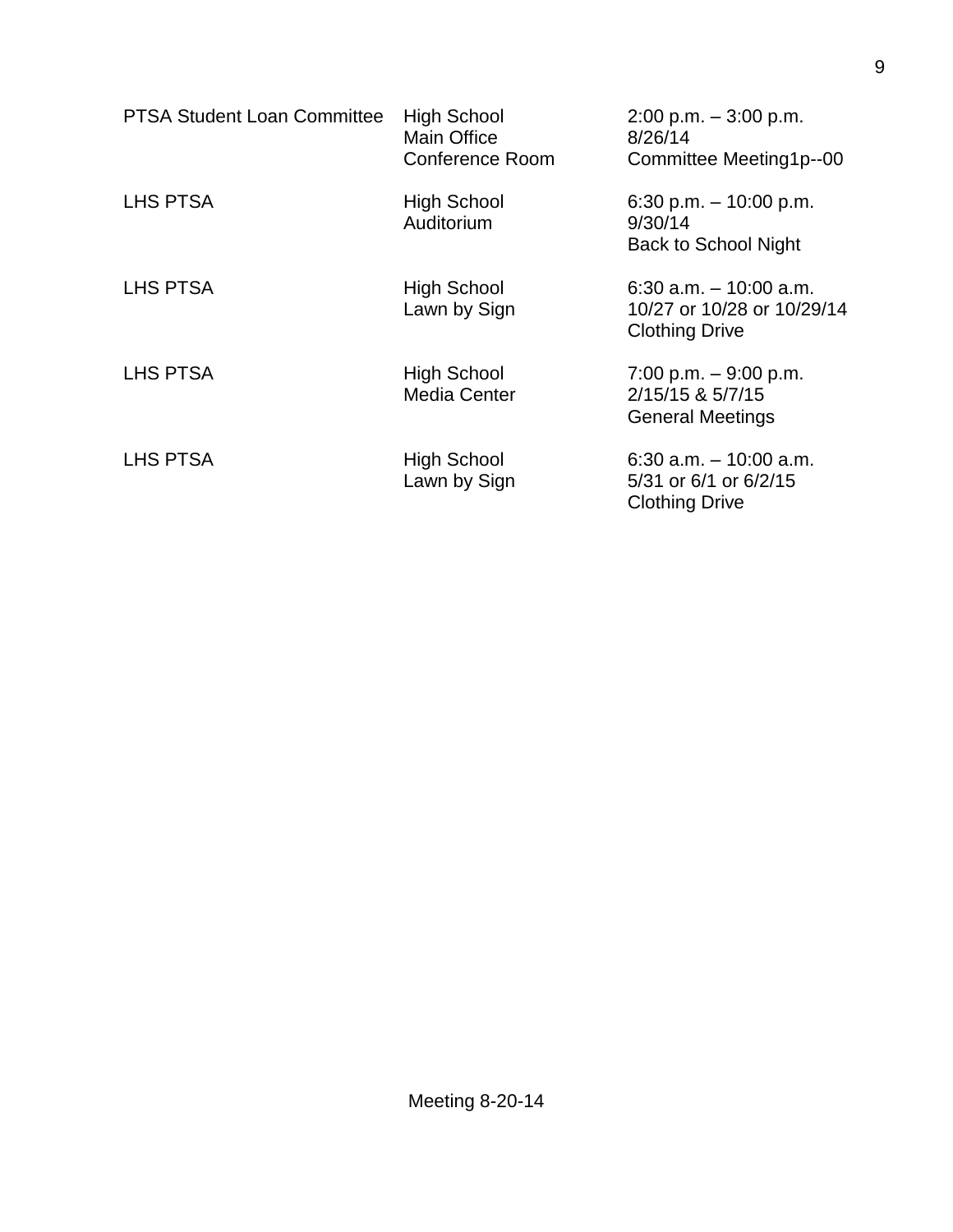## Student Activities & Recognition Committee: Sheri Jarvis, Chairperson

Josephine Malaniak Joseph Abruscato

Any Board member who takes exception to any of the following listed actions under the category of Student Activities and Recognition Committee may so indicate now and a separate motion for each of the excepted actions will be entertained.

Motion made by second by second by that the following Student Activities and Recognition Committee actions of the Board numbered through exception actions be adopted.

Roll Call For:

1. BE IT RESOLVED, that the Lyndhurst Board of Education grant permission to the following classified students to attend out-of-district schools for the 2014-2015 school year:

### **SPECIAL EDUCATION 2014 – 2015**

#### **Bergen County Special Services**:

| <b>Bergen County Programs</b>                                                                                    |                |        |                        |                                         |
|------------------------------------------------------------------------------------------------------------------|----------------|--------|------------------------|-----------------------------------------|
| Multiply Disabled - BLESHMAN                                                                                     | $\mathbf 1$    | @      | 69,300.00              | 69,300.00                               |
| <b>Auditory Impaired</b>                                                                                         | 2              | @      | 69,700.00              | 139,400.00                              |
| <b>Autistic</b>                                                                                                  | 4              | @      | 74,500.00              | 298,000.00                              |
| <b>BD</b> Program                                                                                                |                | @      | 55,450.00              | 55,450.00                               |
| <b>Emotionally Disturbed (Venture)</b>                                                                           | 1              | @      | 82,100.00              | 82,100.00                               |
| <b>Pre-School Disabled</b>                                                                                       | $\overline{2}$ | @      | 57,650.00              | 115,300.00                              |
|                                                                                                                  |                |        |                        | \$759,550.00                            |
| Bergen County Vocational H.S./Paramus Full Time<br><b>Specific Learning Disabled</b><br><b>Multiply Disabled</b> | 4<br>1         | @<br>@ | 26,100.00<br>26,100.00 | 104,400.00<br>26,100.00<br>\$130,500.00 |
| <b>Bergen County Vocational H.S./Paramus Shared Time</b>                                                         |                |        |                        |                                         |
| <b>Specific Learning Disabled</b>                                                                                | 4              | @      | 8,460.00               | 33,840.00                               |
| <b>Other Health Impaired</b>                                                                                     | $\overline{2}$ | @      | 8,460.00               | 16,920.00                               |
|                                                                                                                  |                |        |                        | \$50,760.00                             |
|                                                                                                                  |                |        |                        |                                         |

Meeting 8-20-14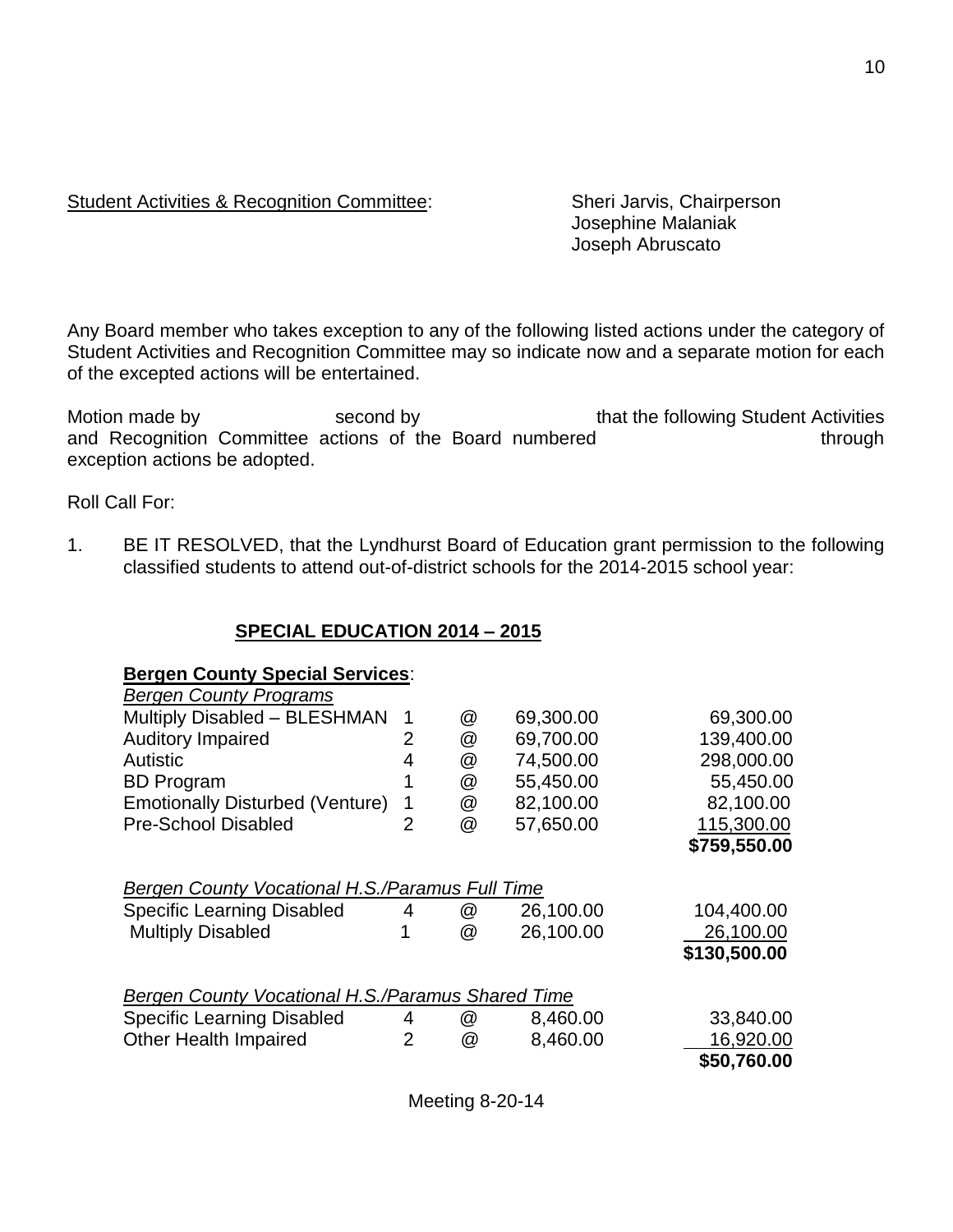| <b>Bergen County Shared Time - Career Crossroads</b>                        |                |                           |           |      |                         |
|-----------------------------------------------------------------------------|----------------|---------------------------|-----------|------|-------------------------|
| <b>Specific Learning Disabled</b>                                           | 1.             | @                         | 14,400.00 |      | \$14,400.00             |
| <b>Bergen County Additional Therapies (If Applicable)</b>                   |                |                           |           |      |                         |
| Speech, Occupational Therapy and Physical Therapy                           |                |                           |           | Est. | \$15,000.00             |
| Audiological & Teacher of Deaf Services (2 students)                        |                |                           |           | Est. | \$6,170.00              |
|                                                                             |                |                           |           |      |                         |
|                                                                             |                |                           |           |      |                         |
| <b>South Bergen Jointure Commission: (Estimated)</b>                        |                |                           |           |      |                         |
| <b>Autistic Program</b>                                                     | 2              | @                         | 60,950.00 |      | 121,900.00              |
| <b>PSD Autistic Full Day</b>                                                | 1              | @                         | 60,950.00 |      | 60,950.00               |
| Severely Impaired                                                           | 1              | @                         | 68,900.00 |      | 68,900.00               |
| <b>BD</b> Program                                                           | $\overline{2}$ | @                         | 51,540.00 |      | 103,080.00              |
| <b>MD Program</b>                                                           | $\mathbf{1}$   | @                         | 38,700.00 |      | 38,700.00               |
| Middle/High School Program                                                  | 5              | @                         | 50,700.00 |      | 253,500.00              |
|                                                                             |                |                           |           |      | \$647,030.00            |
|                                                                             |                |                           |           |      |                         |
|                                                                             |                |                           |           |      |                         |
| Transportation of Classified Students September - June 20 Est. \$300,000.00 |                |                           |           |      |                         |
| Occupational & Physical Therapy-                                            |                |                           |           |      |                         |
| <b>In-district Students &amp; Home Instruction</b>                          |                |                           |           |      | Est. \$190,000.00       |
| <b>Transitional Counselor In-district Students</b>                          |                |                           |           | Est. | \$16,000.00             |
| <b>Behaviorist</b>                                                          |                |                           |           |      | <b>To Be Determined</b> |
| Ridgefield H.S.                                                             |                |                           |           |      |                         |
| <b>Multiply Disabled Program</b>                                            | $\overline{2}$ | @                         | 34,674.00 |      | 69,348.00               |
| <b>BD</b> Program                                                           | 1              | @                         | 45,780.00 |      | 45,780.00               |
| <b>Occupational Therapy - 2 Students</b>                                    |                | @                         | 8,200.00  | Est. | 8,200.00                |
|                                                                             |                |                           |           |      | \$123,328.00            |
| <b>Nutley Public School</b>                                                 |                |                           |           |      |                         |
| Autistic                                                                    | 1              | $^\text{\textregistered}$ | 55,212.00 |      | \$55,212.00             |
|                                                                             |                |                           |           |      |                         |
| <b>Private Schools:</b>                                                     |                |                           |           |      |                         |
| <u> Banyan School – Fairfield</u>                                           |                |                           |           |      |                         |
|                                                                             |                | @                         | 49,519.80 |      | \$99,039.60             |
| Multiply Disabled - High School 2                                           |                |                           |           |      |                         |
| Calais School- Whippany                                                     |                |                           |           |      |                         |
|                                                                             |                |                           |           |      |                         |
| <b>Specific Learning Disabled</b>                                           | 1              | @                         | 56,700.00 |      | \$56,700.00             |
|                                                                             |                |                           |           |      |                         |
| <b>Childrens Therapy Center - Fairlawn</b>                                  |                |                           |           |      |                         |
| <b>Pre-School Disabled</b>                                                  | 1              | @                         | 73,383.92 |      | \$73,383.92             |
|                                                                             |                |                           |           |      |                         |
| <b>Eastwick College - Hackensack</b>                                        |                |                           |           |      |                         |
| <b>Specific Learning Disabled</b>                                           | 1              | @                         | 10,065.00 |      | \$10,065.00             |
|                                                                             |                |                           |           |      |                         |

*ECLC – HoHoKus*

Meeting 8-20-14